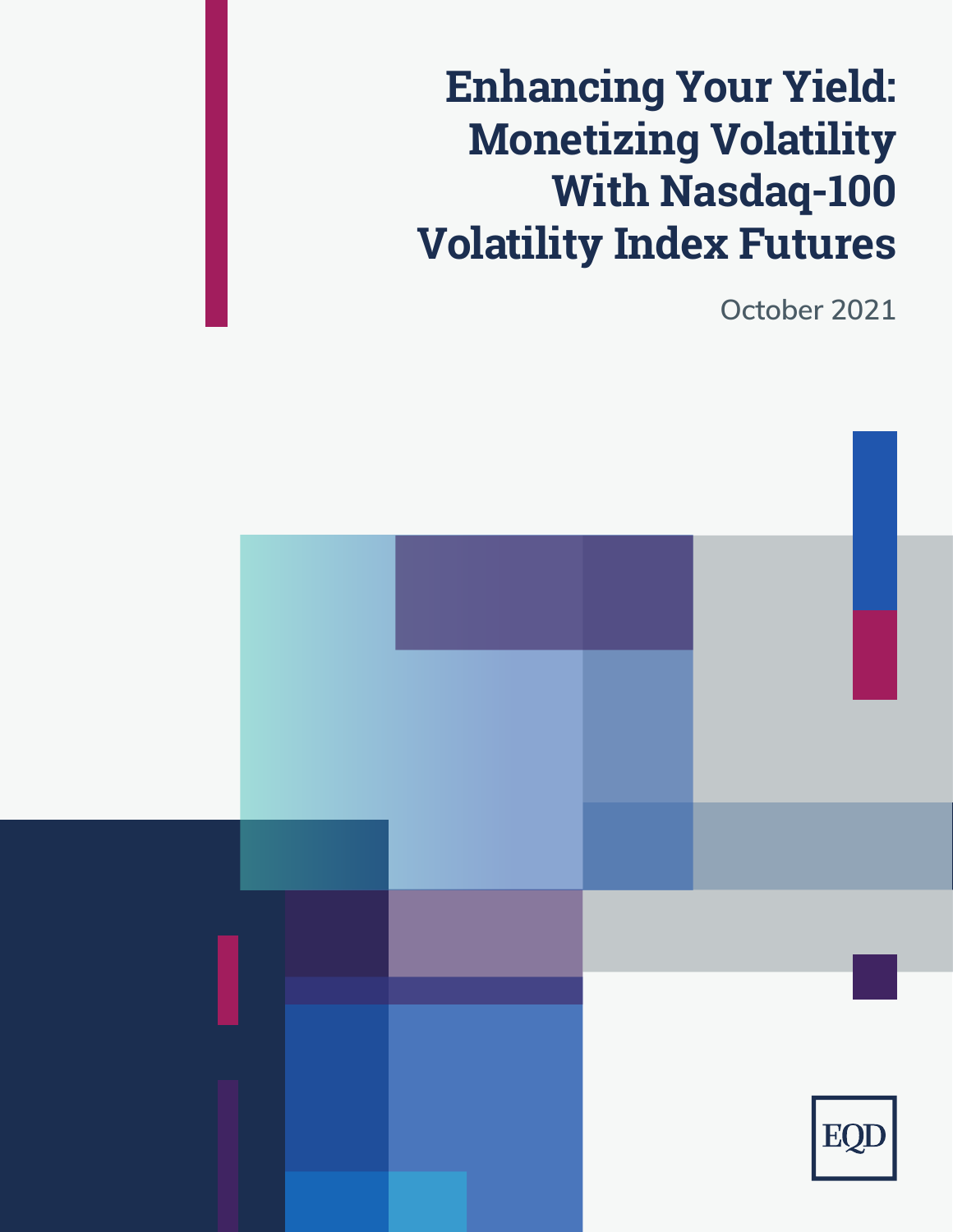**As stocks such as Tesla, Microsoft, Intel and the FANG complex increasingly form a greater weighting of retail and institutional equity portfolios, during a period where the classic 60% equities/40% bonds portfolio is being torn apart, investors increasingly require a tool that allows you to hedge exposure to or express a view on the implied volatility of the Nasdaq-100. Nasdaq-100 Volatility Index (VOLQ) Futures fill that void, offering investors an effective tool to express a view on the forward volatility of the Nasdaq-100. EQDerivatives has engaged portfolio managers and traders in the Americas, Europe, Middle East and Asia Pacific on how retail and institutional investors can apply VOLQ futures to express a view on the percent daily move of the Nasdaq-100, in arbitrage strategies and through effective portfolio hedging.**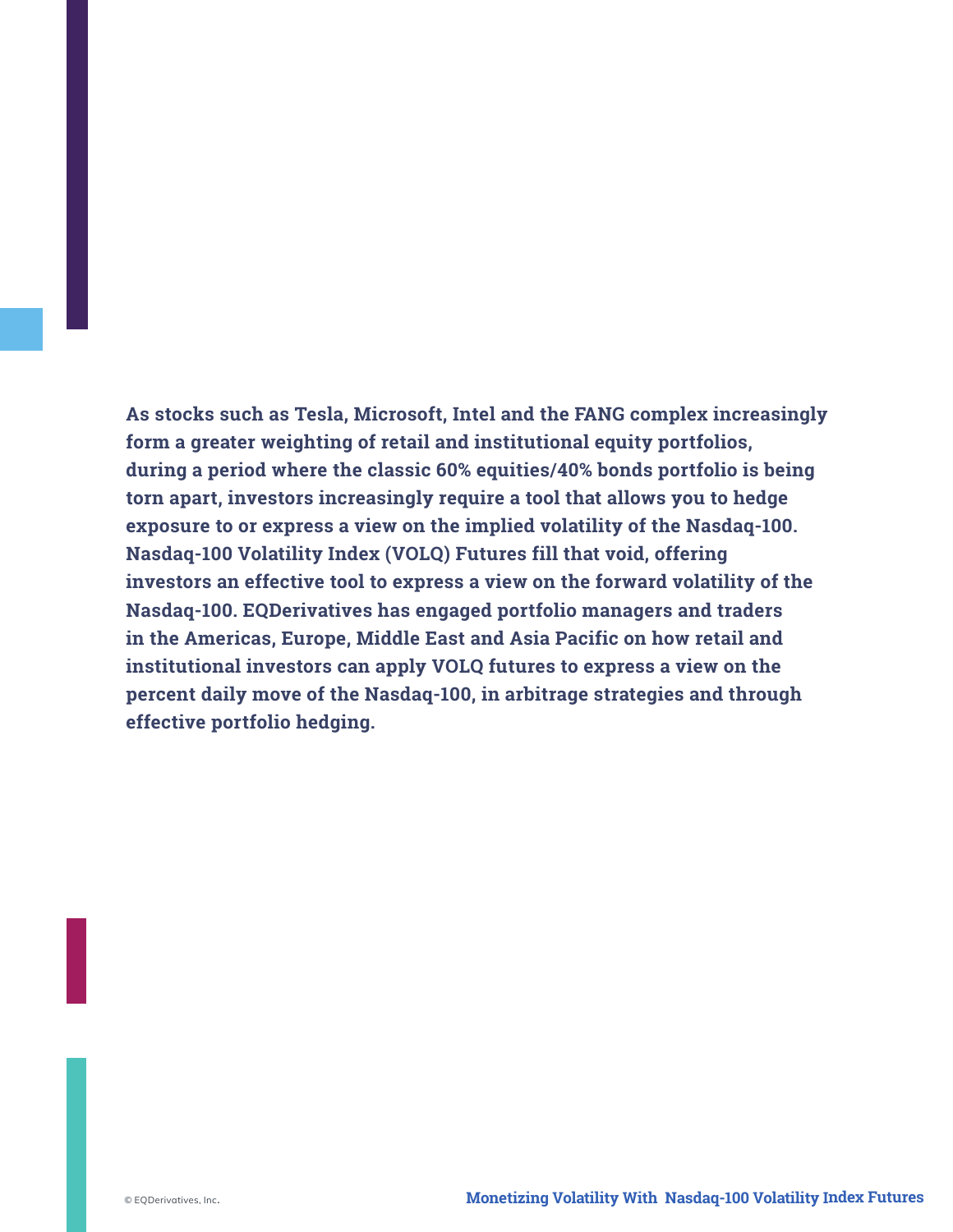### **Introduction**

It is no longer acceptable to be agnostic to volatility. That message is clear among portfolio managers, investors and traders coming out of the Covid-19 crisis. The market, and its participants, have moved into a regime where fears surrounding the next fragility event dominate – whether that be rising inflation, the impact of real rates spiking or another unknown factor.

Protecting portfolios against the next fragility event is one growing investment theme but so too is diversification. The bull market in fixed income appears to be behind us and investors are subsequently allocating to assets that offer greater risk premium. This is leading to the 60/40 portfolio construction technique evolving to become more equities heavy, with Nasdaq-100 constituents experiencing a greater weight in portfolios as investors seek exposure to companies at the forefront of innovation that are driving global economies. Across all of the buyside segments interviewed by EQDerivatives, the majority expect to increase allocations towards constituents of the Nasdaq-100 over the next six months.



#### **Do You Expect To Increase Your Allocation Weighting Towards Nasdaq-100 Constituents In The Next Six Months?**

As this trend continues to grow, so will demand among portfolio managers, retail, traders and investors to express a view on the percent daily move of the Nasdaq-100, to hedge volatility market conditions and to establish positions through spread trades. VOLQ futures, listed on CME Group, address this demand by offering a way to hedge exposure to, or express a view on, the implied volatility of the Nasdaq-100 Index.

EQDerivatives has interviewed buyside users across the globe to determine how VOLQ futures

**1**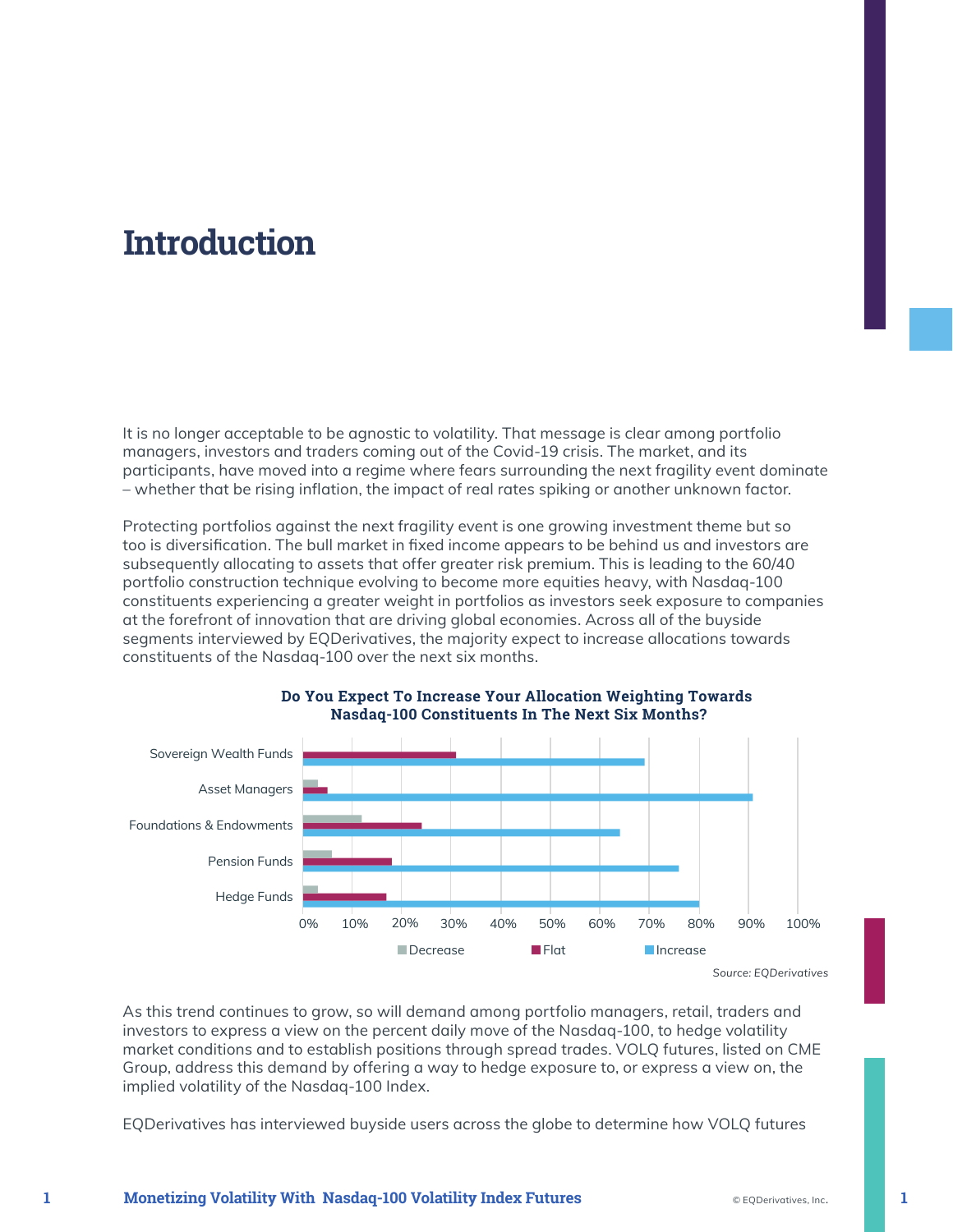will be deployed. Driving interest in VOLQ futures are predominantly asset managers and hedge funds. Specifically within the asset management space, multi-asset, macro and multistrat funds showed the most interest in trading VOLQ futures. Yet, appetite for VOLQ futures is present across a diverse range of users across multiple regions. This is reflected by the increased allocations towards equities, in particular Nasdaq-100 constituents, as well as demand for a tool that provides an effective hedge to a modern and ever evolving portfolio.



#### **VOLQ: It's All In The Construction**

VOLQ is unique by construction. It is the primary indicator for 30-day expected volatility for the Nasdaq-100 and has a calculation methodology that focuses on near at-the-money Nasdaq-100 option contracts, resulting in a more accurate predictor of subsequent realized volatility than many other volatility indices. This at-the-money focus results in a measure that is more reflective of price changes both to the upside and downside relative to methods that consider a full strip of option contracts.



*Sources: Bloomberg, EQDerivatives*

As shown in the charts above, VOLQ reacts with quick upside moves when the Nasdaq 100 performs to the downside, and vice a versa. Showing the daily closing prices over the first five months of 2021, VOLQ can effectively identify when the Nasdaq-100 is reaching the end of an upward trend or the end of a downtrend.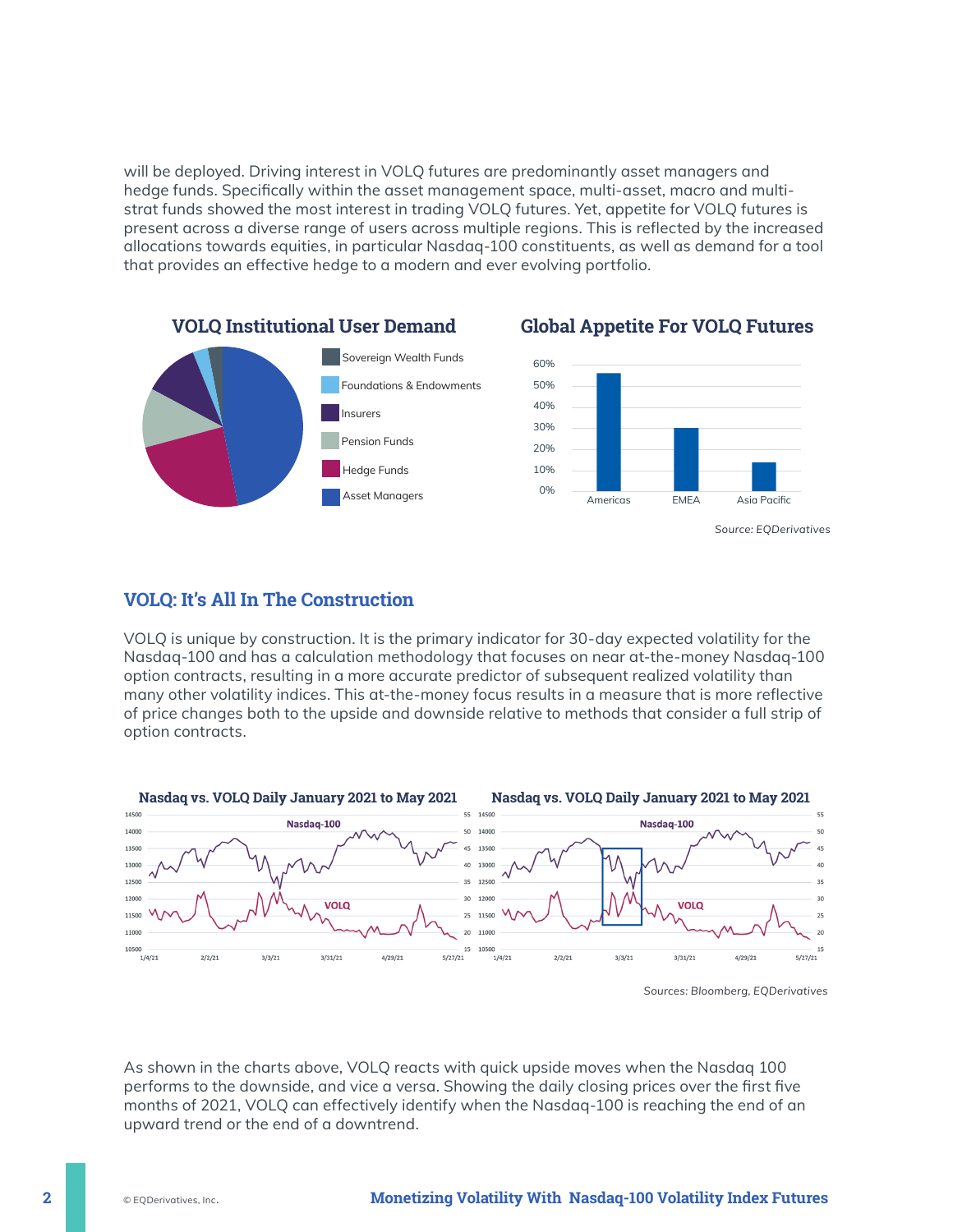VOLQ is unique and geared toward generating returns. The product is being increasingly adopted by retail and institutional traders to confirm trends or identify a change market trend. Around earnings, for example, VOLQ will incorporate the anticipation of large market moves for the underlying index due to a pending earnings announcement by a major component of the Nasdaq-100. This may not be said of other volatility indexes.

For those active in systematic trading, VOLQ is also a key tool that offers traders the ability to compare market price action to what option pricing was expecting. This can lead to traders identifying whether a systematic option selling or option buying strategy would be more suitable.<sup>1</sup>

#### **VOLQ Futures: The At-The-Money Profile Drives Interest**

For portfolio managers, investors and traders, the benefit of trading VOLQ futures is clear: it offers a clear and precise method of expressing a view on or ability to hedge exposure related to the

forward volatility of the Nasdaq-100 Index.2 The prominent feature of VOLQ futures that is attracting buysiders is that they are an at-themoney measure of the Nasdaq-100 Index forward volatility. This leads



to a different resultant volatility than a variance swap approach, a method that is preferred by portfolio managers, as reflected in this white paper.

According to more than 90% of portfolio managers and investors interviewed by EQDerivatives, VOLQ futures' at-the-money measure of the Nasdaq-100 index forward volatility reduces a potential mismatch. For example, if a portfolio manager is short vol on Nasdaq, VOLQ futures could offer a better tail hedge as the manager would not be required to replicate as the futures offer an at-the-money profile.



#### **How Would You Deploy VOLQ Futures**

<sup>1.</sup> To understand more around the construction of VOLQ and how the product is an essential tool for the retail and institutional traders' toolbox, head to EQDerivatives' exclusive whitepaper on VOLQ, [here.](https://eqderivatives.com/wp-content/uploads/Research-Report-Using-Volatility-Expectation-For-Successful-Option-Trading-September-2021.pdf)

<sup>2</sup> To learn more about trading VOLQ futures, head to: [https://www.cmegroup.com/education/courses/learn-about-volq](https://www.cmegroup.com/education/courses/learn-about-volq-futures/trading-the-volq-futures-contract.html)[futures/trading-the-volq-futures-contract.html](https://www.cmegroup.com/education/courses/learn-about-volq-futures/trading-the-volq-futures-contract.html).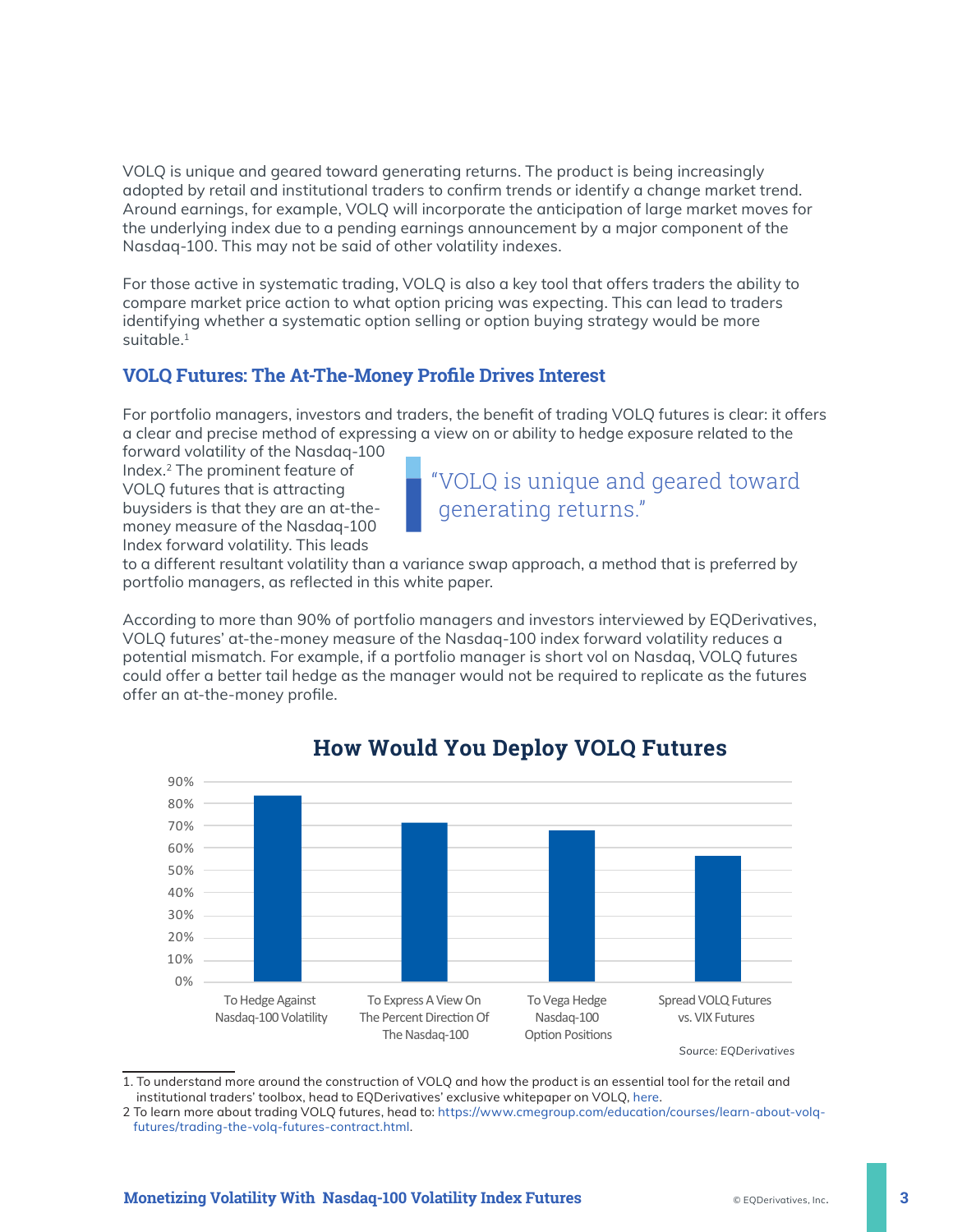#### **Monetization Scenario: VOLQ vs. VIX**

VOLQ and VOLQ futures are considered by the asset management community as a complement to VIX, as opposed to a competitor of VIX. VOLQ has historically priced greater than VIX, reflected by the more volatile nature, historically, of the Nasdaq-100. Portfolio managers are increasingly analyzing how you can spread Nasdaq-100 volatility vs. S&P 500 volatility, implemented through VOLQ futures and VIX futures.

#### **VOLQ Futures At CME Group**

A relatively new innovation at CME Group is the micro equity index futures market, which is considered by many to be the most successful new listed derivative product launch in over a decade. Micro futures on the Nasdaq-100 are the most actively traded contracts among these new contracts, an indication that the Nasdaq-100 is attracting traders and hedgers alike, either due to the higher Nasdaq-100 volatility or because managers need to hedge exposure that replicates the Nadaq-100 more than other broad based indexes.<sup>3</sup>

The market is therefore increasingly paying attention to the evolution of the Nasdaq ecosystem at CME Group, a reflection of the growth in trading among the buyside of gaining market exposure to the Nasdaq-100. With this Nasdaq ecosystem flourishing at CME Group, portfolio managers are not restricted to looking at VOLQ futures as part of a spread strategy purely against volatility products, such as VIX futures. For example, portfolio managers, traders and investors can consider VOLQ futures spread with E-mini Nasdaq-100 futures, listed on CME Group. VOLQ futures can also be spread against other products on CME Group, maximising the potential spread opportunities. This is in addition to the other key benefits of VOLQ futures including accessing a similar payoff to straddles while foregoing active management of delta, gamma and theta exposures.4

#### **Expanding The Nasdaq Volatility Ecosystem**

Amid increased interest from traders and institutional investors in VOLQ and VOLQ futures, as well as the family of Nasdaq futures and options, Nasdaq plans early in 2022 to launch options on the volatility index. The launch of options will mark a new phase in the expansion of the VOLQ ecosystem, in partnership with CME Group, providing additional opportunities for portfolio managers, investors and traders to capture exposure to volatility. VOLQ options would be cash-settled with a European-style expiry. Portfolio managers and investors interviewed by EQDerivatives are supportive of the launch of VOLQ options with a further expansion of the Nasdaq volatility ecosystem and attracting investment bank market makers key to grow liquidity in VOLQ further.

#### **Conclusion**

On a daily basis the leading components of the Nasdaq-100 are in focus for portfolio managers and traders. The result is an ever growing representation of these stocks in portfolios or trader's accounts. By association listed products associated with the Nasdaq-100 have grown in popularity, either through an increase in assets under management or higher volumes. This results in market participants looking to manage their exposure to expected volatility for the Nasdaq-100. VOLQ futures are by far the most appropriate trading vehicle for managers and traders to offset this risk, to express a view or monetize spreads, leading to buysiders increasingly engaging with market makers and CME Group to trade this innovative product.

<sup>3.</sup> <https://www.cmegroup.com/markets/equities/nasdaq/micro-e-mini-nasdaq-100.html>

<sup>4.</sup> <https://www.cmegroup.com/education/files/volq-fact-card.pdf>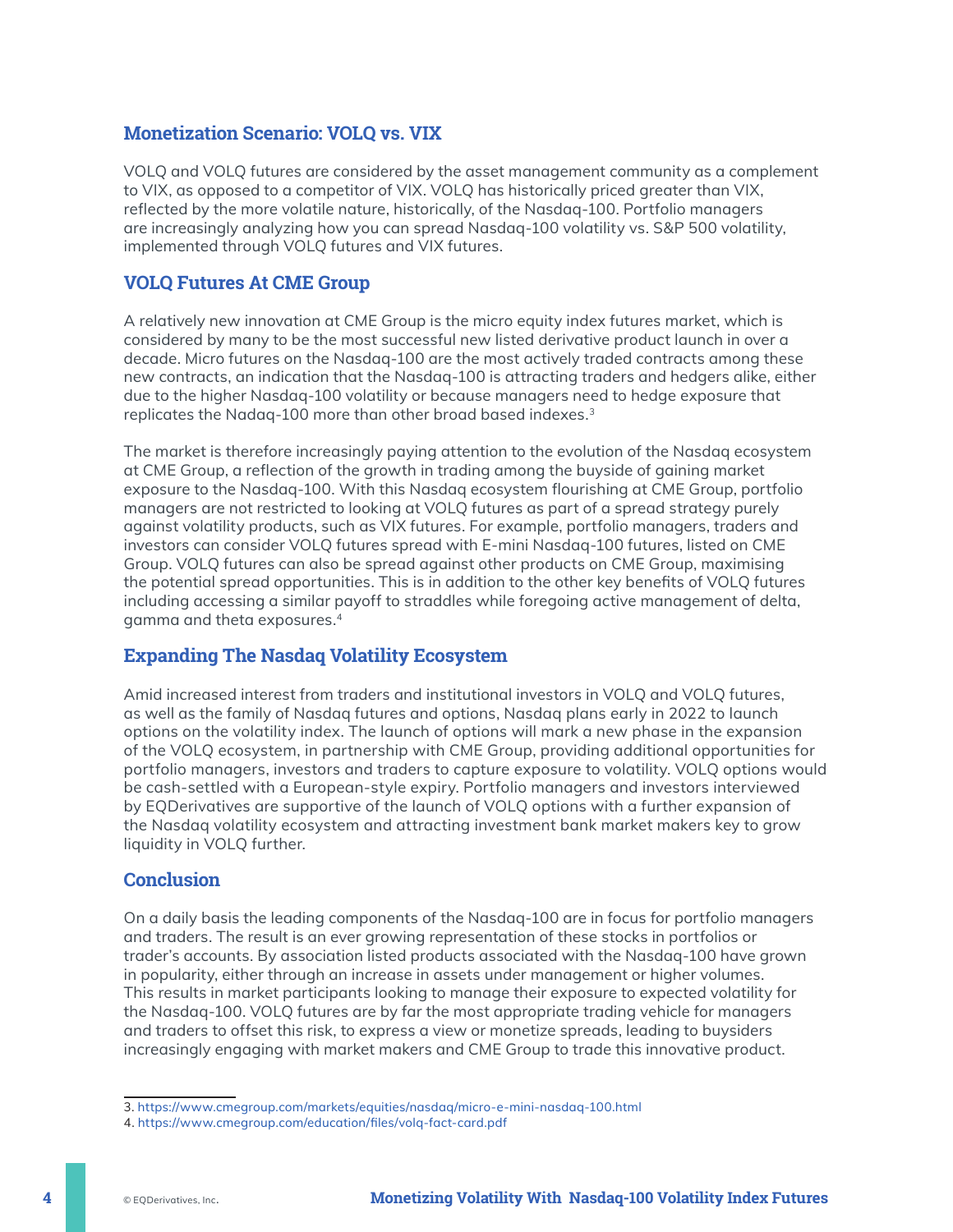## **Appendix**

#### **The VOLQ Curve**

There are typically three monthly VOLQ futures expirations available for trading and the result is the ability to create a term structure combining those futures with spot VOLQ. Like other listed volatility futures markets this term structure is fluid, shifting from contango to backwardation based on the market's outlook for expected Nasdaq-100 volatility.

The typical shape of volatility futures term structure is contango where the futures prices rise based on the time to expiration. The figure below shows the VOLQ term structure from August 6, 2021 when VOLQ was at the low end of the historical range.



**VOLQ Term Structure Aug 6, 2021**

This curve is typical when volatility expectations are relatively low. Volatility is a mean reverting measure, so when a volatility index moves to elevated levels the futures pricing will be at a discount to the index. An example of this occurred on March 8, 2021 when VOLQ closed over 30.



Note on this second term structure chart that the spot index is higher than each future price and the future prices move lower as the time to expiration increases. The lower futures pricing is an indication that the market expects the spot index to revert to lower levels.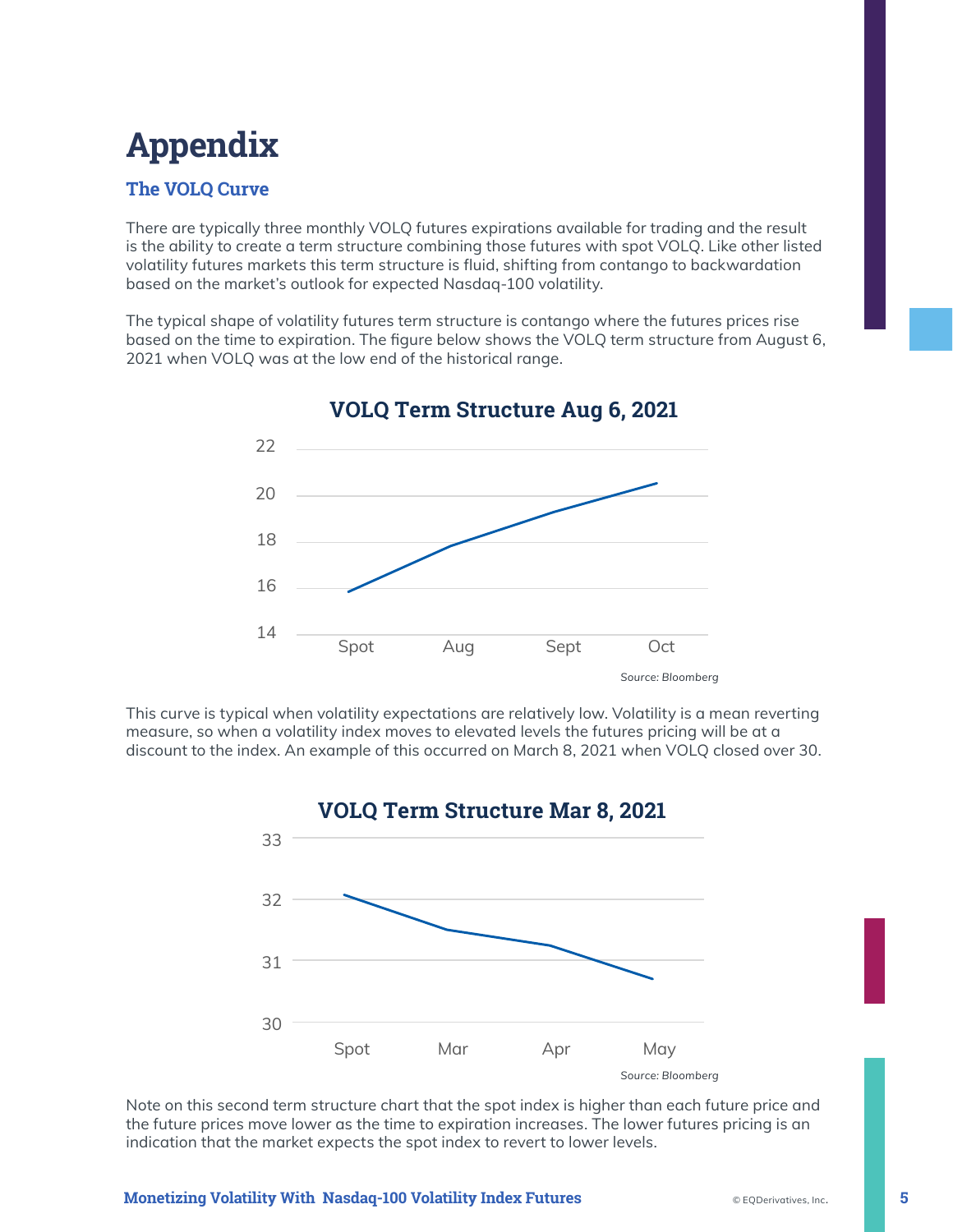#### **Methodology**

The foundation of this white paper, titled: 'Enhancing Your Yield: Monetizing Volatility With Nasdaq-100 Volatility Index Futures.', was detailed interviews with portfolio managers and investors across the globe. Interviewees were asked to provide data and perspectives with a member of EQDerivatives' Research and Data team. Data and perspectives were collected from February through September. In total, this report uses data and perspectives provided by 67 institutional investors and portfolio managers. All those buysiders that provided data and perspectives are active in U.S. derivatives markets. Participants came from 13 countries around the globe, creating a truly world-wide response. Follow-up correspondence and conversations were held with numerous participants to clarify answers and further explore certain areas on how they would apply VOLQ futures in their portfolios. These buyside firms included asset owners and major asset managers, with representation from all regions: Americas, Europe, Middle East, and Asia Pacific. Respondents were thoughtful in supplying their feedback taking an average of more than 14 minutes to provide their perspectives. Participants provided input with the understanding that all individual responses were confidential; with data being reported only in aggregate or summary form. This policy provided the foundation for honest and open commentary, adding valuable color to this white paper report. We believe that the data and perspectives gathered provide a representative picture of the anticipated growth in usage of VOLQ futures, as well as other instruments in the Nasdaq ecosystem listed on CME Group.

#### **Authors**





head of research and consulting, EQDerivatives

#### **About EQDerivatives**

EQDerivatives is the premier provider of volatility derivatives and alternative risk premia news, research and event content for investors, portfolio managers and service providers. We connect and educate the leading thinkers in the space globally by delivering the latest strategies from the practitioners buying and structuring investments. EQD's data reports are recognized as the definitive source of market intelligence across derivatives markets, quantitative investing and ESG. Through a curated network of portfolio managers, execution traders, CIOs and heads of asset allocation at institutional investors, EQD can map global markets and products through the lens of the buyside.To learn more, visit https://eqderivatives.com/research/derivatives-data.

#### **Copyright EQDerivatives, Inc. 2021.**

Content published by EQDerivatives, Inc. may not be copied or otherwise reproduced, repackaged, further transmitted, transferred, disseminated, redistributed or resold, or stored for subsequent use for any commercial purpose, in whole or in part, in any form or manner or by any means whatsoever, by any person without EQDerivatives' prior written consent.